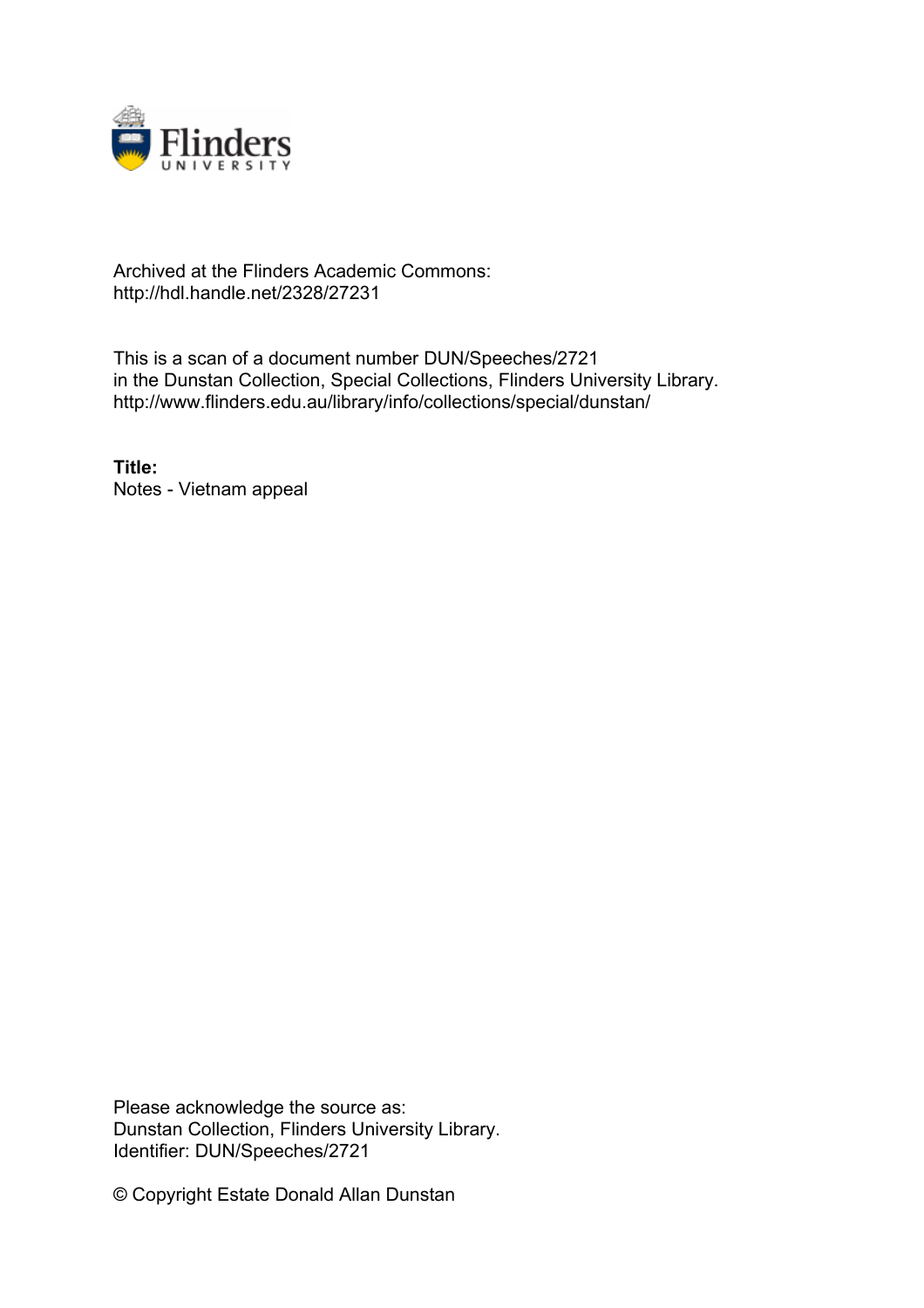*&&1* SI.

NOTES FOR THE PREMIER - VIETNAM APPEAL. 4.4.75

*I* 

**Sou are supporting the Prime Minister's** national appeal for Cambodia and Vietnam to which the Australian Government has immediately donated §50,000 .

The national appeal is through the Australian Council for Overseas Aid-Disaster Emergencies Committee and the target is \$5 million.

Chairman of the Disaster Emergencies Committee in South Australia is Mr. Douglas A. Dunstan 'and the operating agencies in South Australia are the Austcare-Freedom From Hunger Campaign. Donations can be sent to:

Dunstan Collection, Special Collections, Flinders University Library.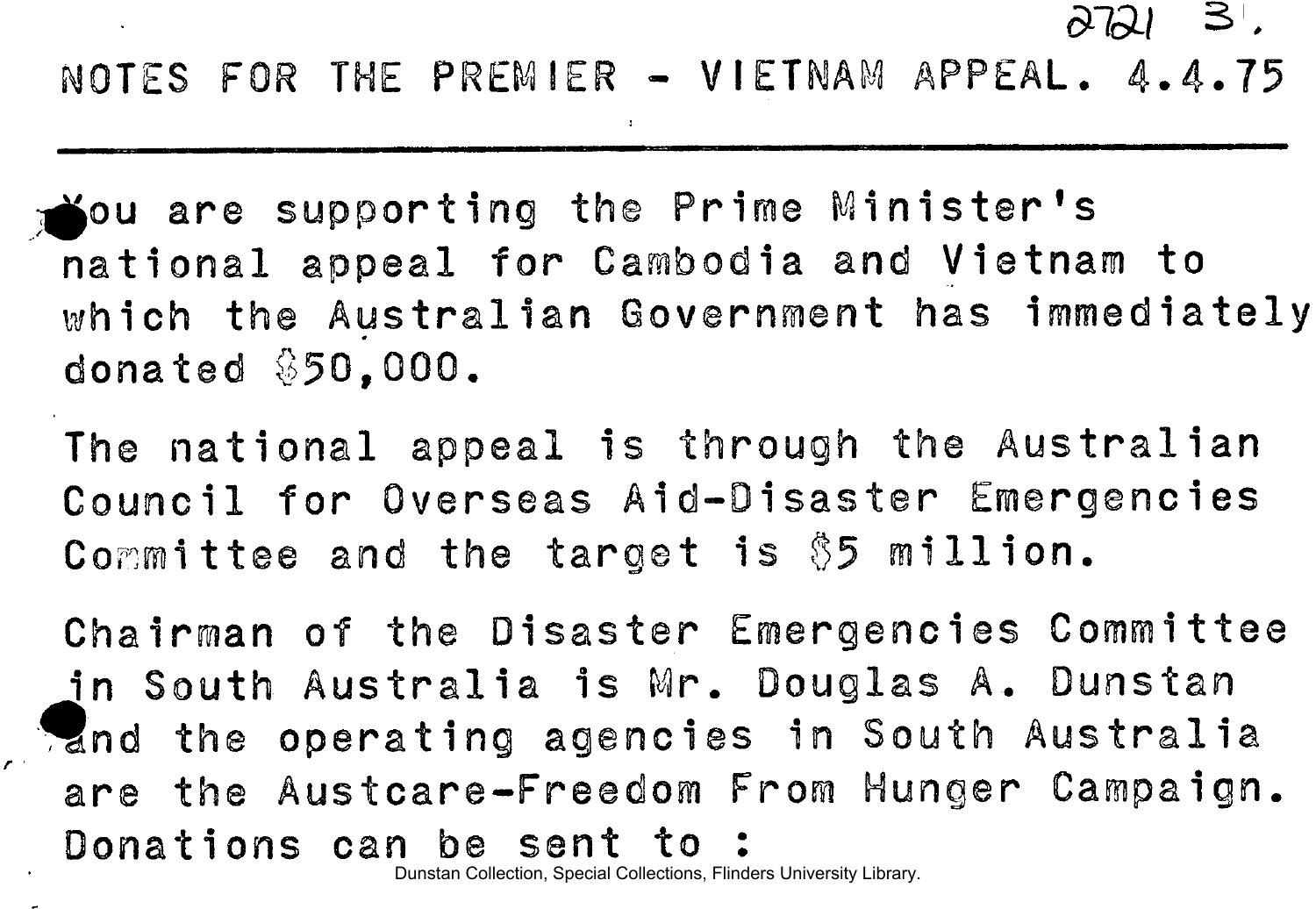Disaster Emergencies Committee Box 9900, G.P.O., Adelaide,  $\bullet$  and the appeal will be conducted for a period of four weeks.

It is expected that a large part of the money will be channelled through United Nations agencies. A cable was received by Austcare from the United Natfons High Commissioner for Refugees in Geneva dated 28th March that they had been formally approached by several governments of Indo **China for emergency assistance and that the** United Nations High Commissioner for Refugees could usefully dispose of any money for  $e$  **meroency v election**, Special Collections, Flinders University Library.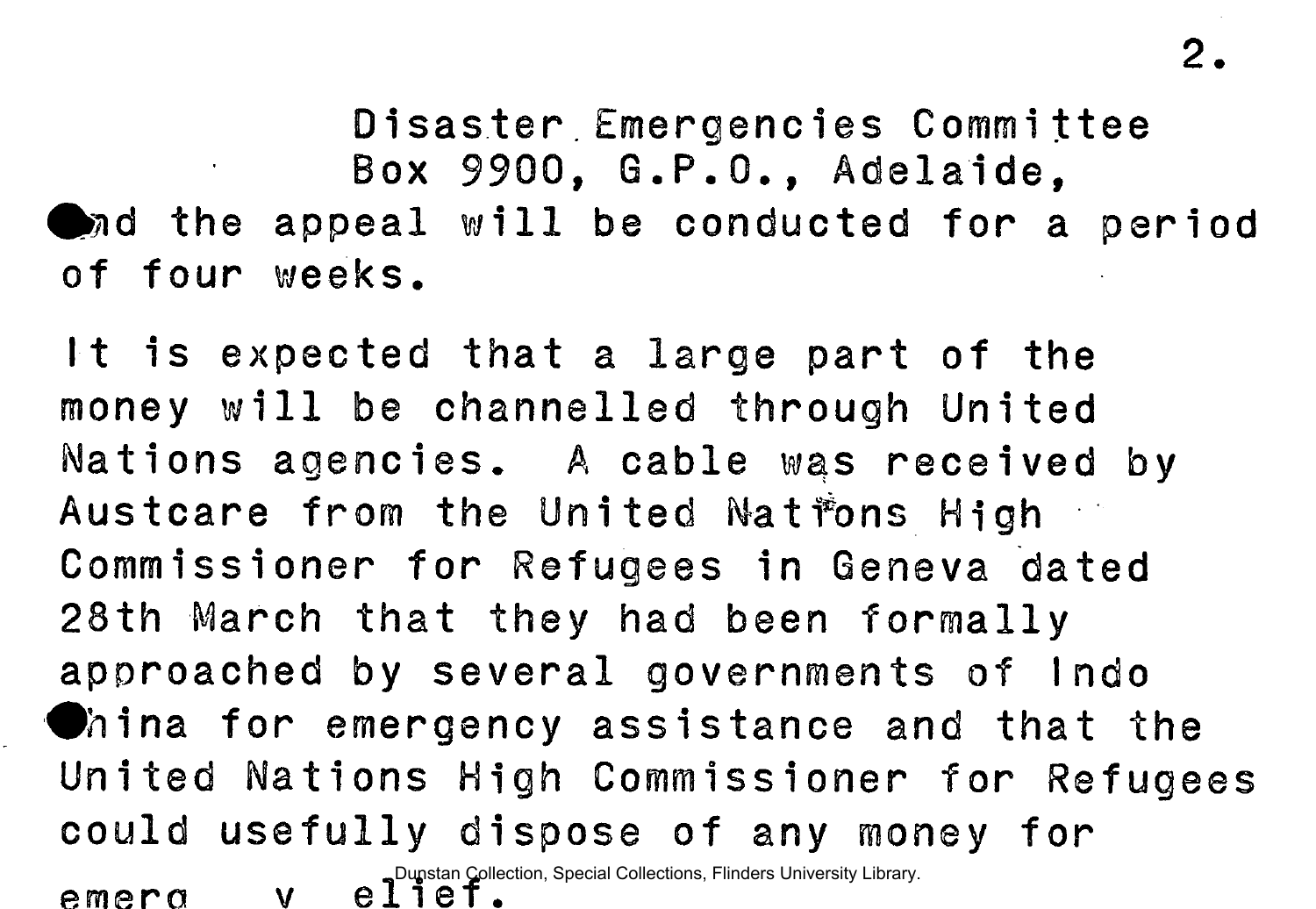3.

The Disaster Emergency Committee is representative of 99% of any aid which goes to the  $\sqrt[n]{a}$ r-torn countries from voluntary agencies, and Austcare itself is the special representative of the UNHCR in Australia in the areas. of public information and fund-raising.

It is obvious that in present conditions in Vietnam and Cambodia hundreds of thousands of people especially children, are going to need immediate assistance in terms of food and shelter, either in their own Tand or in adoptive circumstances. Until the situation becomes clearer it is the United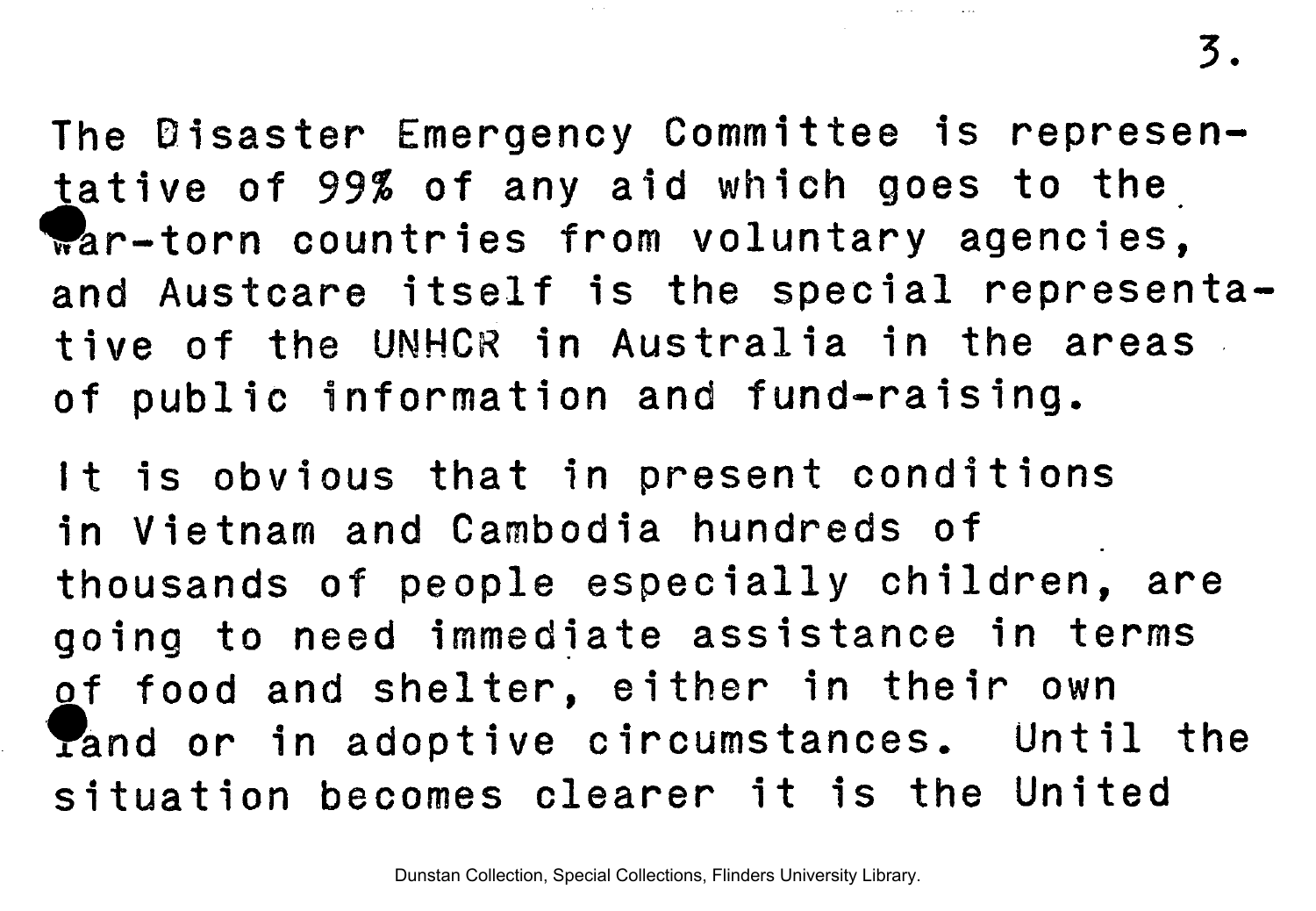4.

Nations bodies which have the main contacts with both sides for the delivery of aid. **Doluntary agencies are struggling under** great stress in existing situations to help those peoples of this area.

This Disaster Emergencies Committee appeal is not concerned with politics or with governments in power in that area or what has gone before or what will go after, but only the hundreds and thousands of innocent people suffering in Cambodia or Vietnam. The Australian Bankers Association has advisec

that all banks will accept donations for this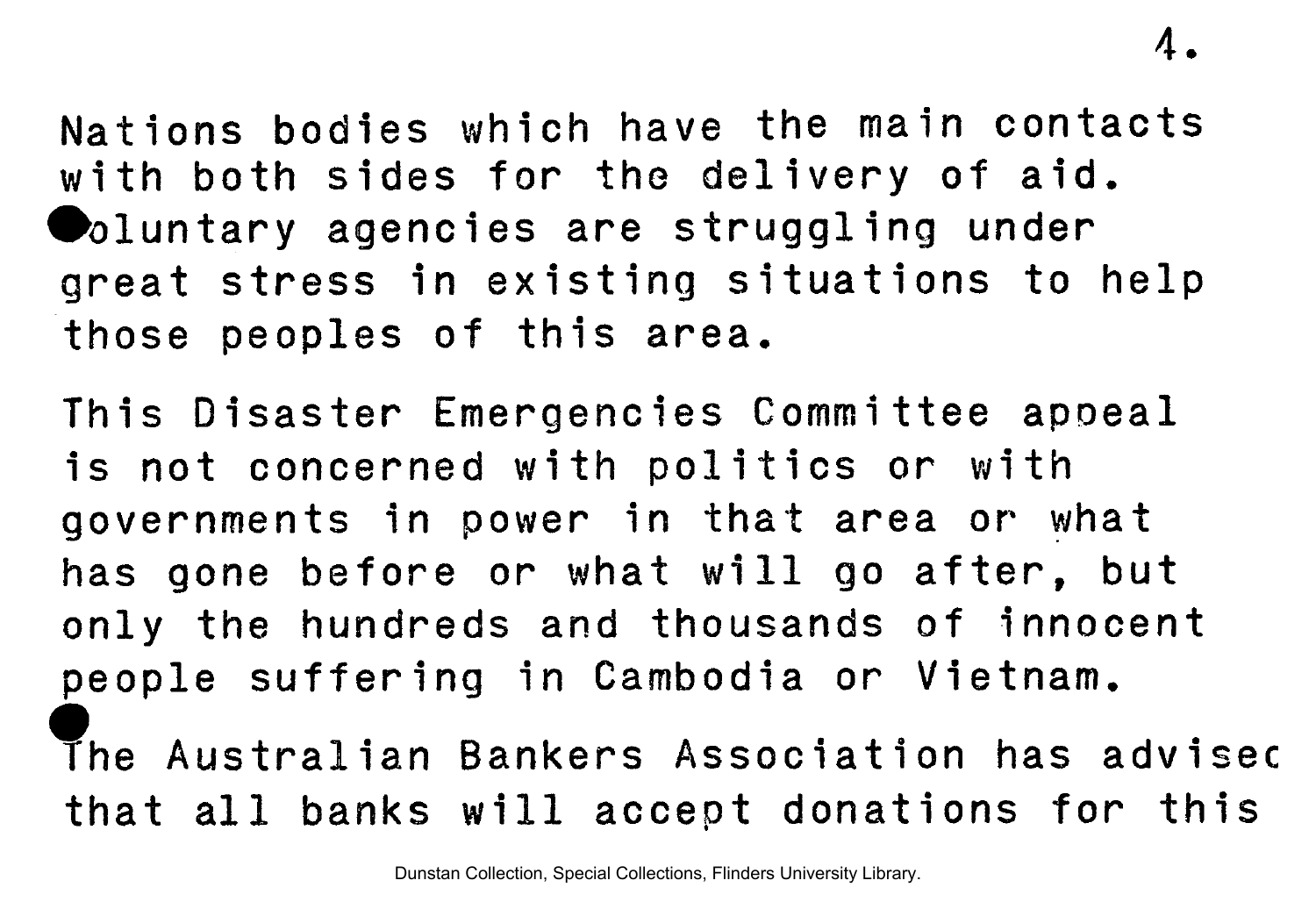particular appeal, and that the main account is at the Commonwealth Bank in Adelaide  $\blacktriangledown$ King "illiam Street) - account no. 800-131.

Member organisations of the Australian Council for Overseas Aid (ACFOA) are :

Asian Bureau Association of Apex Clubs Australian Care for Refugees (Austcare) Australian Catholic Relief Australian Council of Churches - Division of World Christian Action Aust Council Save the Children Fund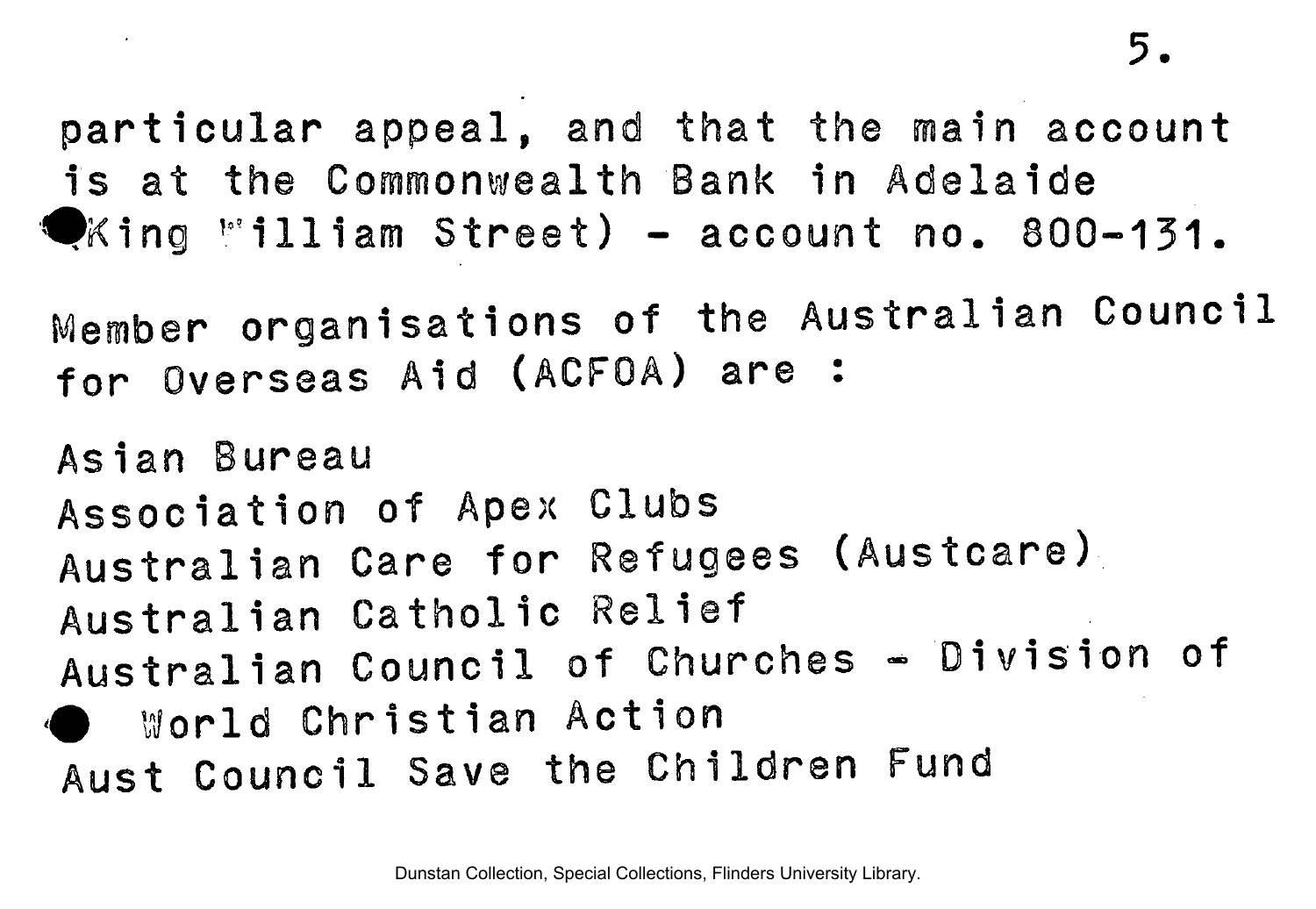Aus t Freedom From Hunger Campaign Australian Jaycees **Wast Red Cross Society** Aust Student Christian Movement Community Aid Abroad Federation of Jewish Welfare Societies For Those Who Have Less Foster Parents Plan of Aust Foundation for the Peoples of the South Pacific. Inc. International Development Action  $\blacktriangle$ oint Secretariat on Action for World  $-$ Development Lutheran World Federation National YoutohistanGoglingGoid chlections,FiindAuliSisty Library.